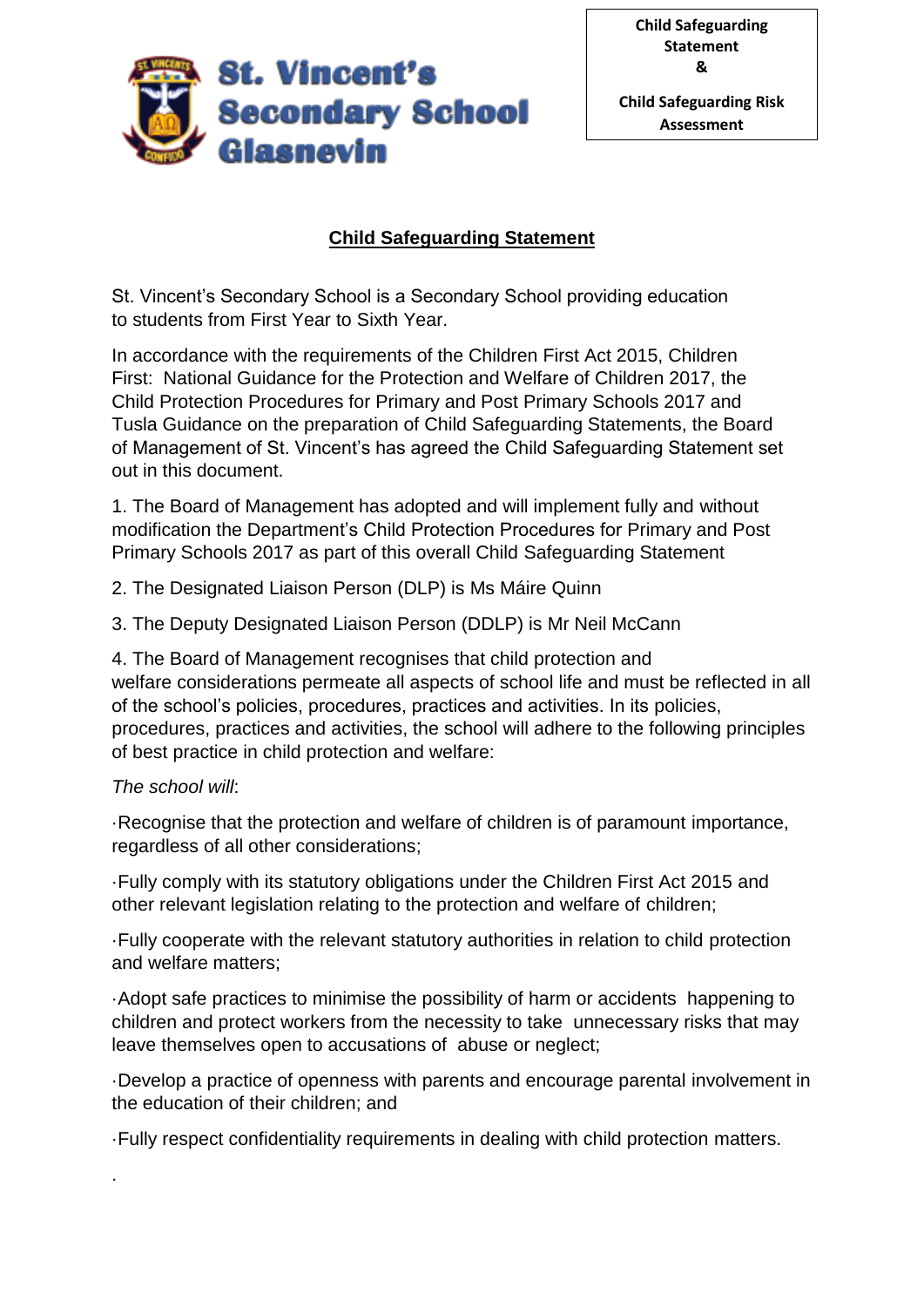5. The following procedures/measures are in place:

·In relation to any member of staff who is the subject of any investigation (howsoever described) in respect of any act, omission or circumstance in respect of a child attending the school, the school adheres to the relevant procedures set out in Chapter 7 of the Child Protection Procedures for Primary and Post-Primary Schools 2017 and to the relevant agreed disciplinary procedures for school staff which are published on the DES website.

·In relation to the selection or recruitment of staff and their suitability to work with children, the school adheres to the statutory vetting requirements of the National Vetting Bureau (Children and Vulnerable Persons) Acts 2012 to 2016 and to the wider duty of care guidance set out in relevant Garda vetting and recruitment circulars published by the DES and available on the DES website.

·In relation to the provision of information and, where necessary, instruction and training, to staff in respect of the identification of the occurrence of harm (as defined in the 2015 Act) the school:

∙ Has provided each member of staff with a copy of the school's Child Safeguarding **Statement** 

∙ Ensures all new staff are provided with a copy of the school's Child Safeguarding **Statement** 

- ∙ Encourages staff to avail of relevant training
- ∙ Encourages Board of Management members to avail of relevant training

∙ The Board of Management maintains records of all staff and Board member training

· In relation to reporting of child protection concerns to Tusla, all school personnel are required to adhere to the procedures set out in the Child Protection Procedures for Primary and Post-Primary Schools 2017, including in the case of registered teachers, those in relation to mandated reporting under the Children First Act 2015.

·In this school the Board has appointed the above named DLP as the "relevant person" (as defined in the Children First Act 2015) to be the first point of contact in respect of the Child Safeguarding Statement.

·All registered teachers employed by the school are mandated persons under the Children First Act 2015.

· In accordance with the Children First Act 2015, the Board has carried out an assessment of any potential for harm to a child while attending the school or participating in school activities. A written assessment setting out the areas of risk identified and the school's procedures for managing those risks is attached as an appendix to this statement.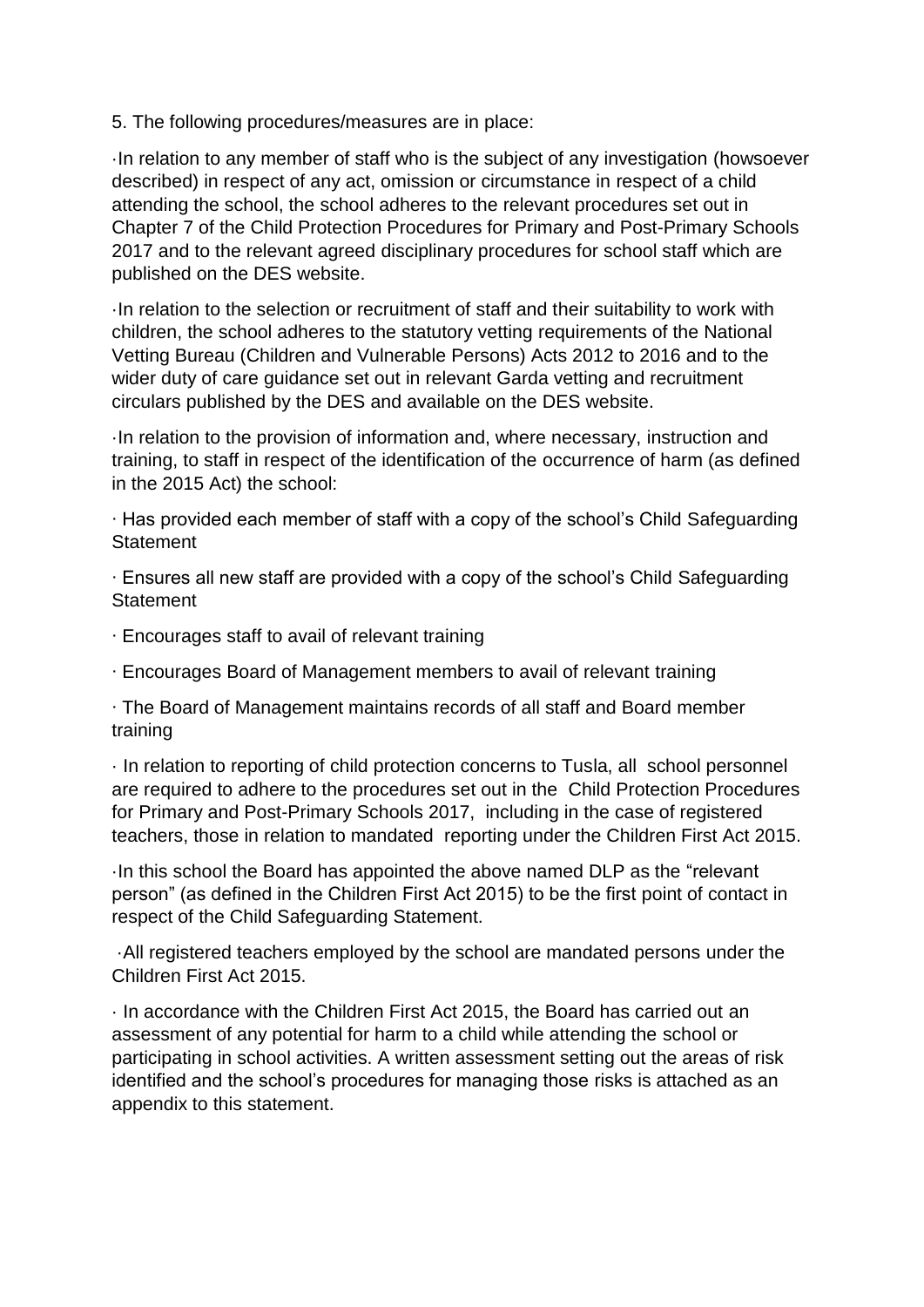·The various procedures referred to in this Statement can be accessed via the school's website, the DES website or will be made available on request by the school.

6. This statement has been published on the school's website and has been provided to all members of school personnel, the Parents' Association and the Trustee Patron. It is readily accessible to parents and guardians on request. A copy of this Statement will be made available to Tusla and the Department if requested.

7. This Child Safeguarding Statement will be reviewed annually or as soon as practicable after there has been a material change in any matter to which this statement refers.

This Child Safeguarding Statement was adopted by the Board of Management on:

Date: 22/3/2021

**Signed:**

Marie Q

Principal/Secretary to the Board of Management

Date: 22/3/2021

**Signed:**

 $L1$ Charnerson

Chairperson of Board of Management Date: 22/3/2021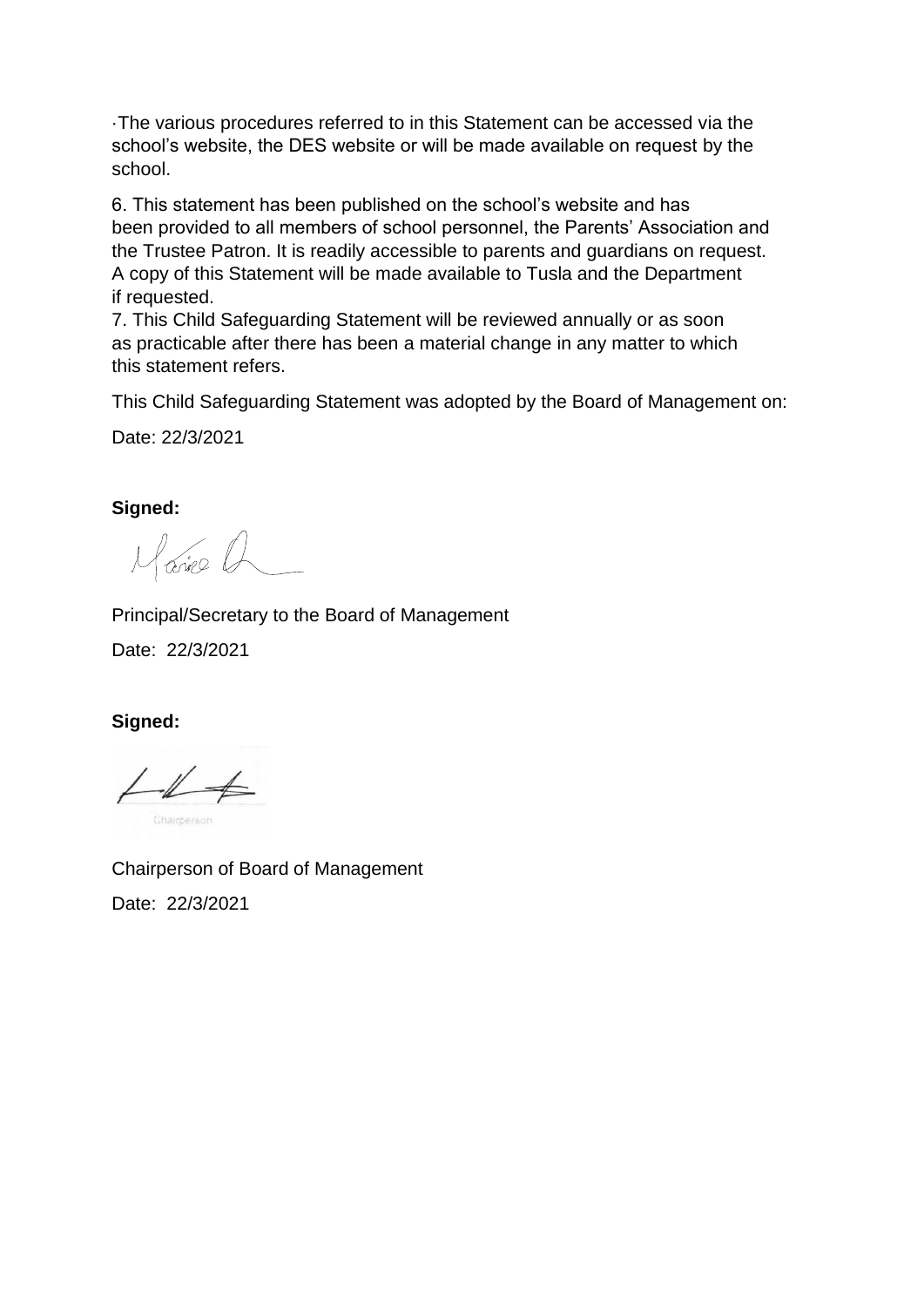# **Child Safeguarding Risk Assessment**

**In accordance with section 11 of the Children First Act 2015 and with the requirement of Chapter 8 of the Child Protection Procedures for Primary and Post-Primary Schools 2017, the following is the Written Risk Assessment of St. Vincent's Secondary School.** 

- 1. List of school activities
- ∙ Daily arrival and departure of pupils
- ∙ Recreation breaks for pupils
- ∙ Transferring/Moving from class to class
- ∙ Classroom teaching
- ∙ Withdrawal classes
- ∙ One-to-one teaching
- ∙ One-to-one counselling
- ∙ Outdoor teaching activities
- ∙ Using the kitchen for breakfast/lunches and extracurricular cooking
- ∙ Sporting/Performance Activities
- ∙ Detention (after school and early morning) and in-house suspension
- ∙ Supervised after school study/evenings and holidays
- ∙ Preparation for Shows/Musicals/Presentations
- ∙ Information and Open Evenings
- ∙ Parent/Teacher meetings
- ∙ School outings
- ∙ School trips involving overnight stay
- ∙ School trips involving foreign travel
- ∙ Use of toilet/changing/shower areas in schools ours & other schools
- ∙ Annual Sports Days
- ∙ Fundraising events involving pupils
- ∙ Use of off-site facilities for school activities
- ∙ School transport arrangements including use of bus escorts and travel to and from same
- ∙ Care of children with special educational needs, including intimate care where needed
- ∙ Management of challenging behaviour amongst pupils
- ∙ Administration of Medicine (including 1st Year Vaccinations)
- ∙ Administration of First Aid
- ∙ Curricular provision in respect of SPHE/RSE
- ∙ Prevention and dealing with bullying amongst pupils
- ∙ Training of school personnel in child protection matters
- ∙ Use of external personnel to supplement curriculum
- ∙ Use of external personnel to support sports and other extracurricular activities
- ∙ Use of substitute teachers
- ∙ Participation by pupils in religious ceremonies/religious instruction external to the school
- ∙ Participation by pupils in the green schools initiative
- ∙ Facilitating all faiths with the R.E. curriculum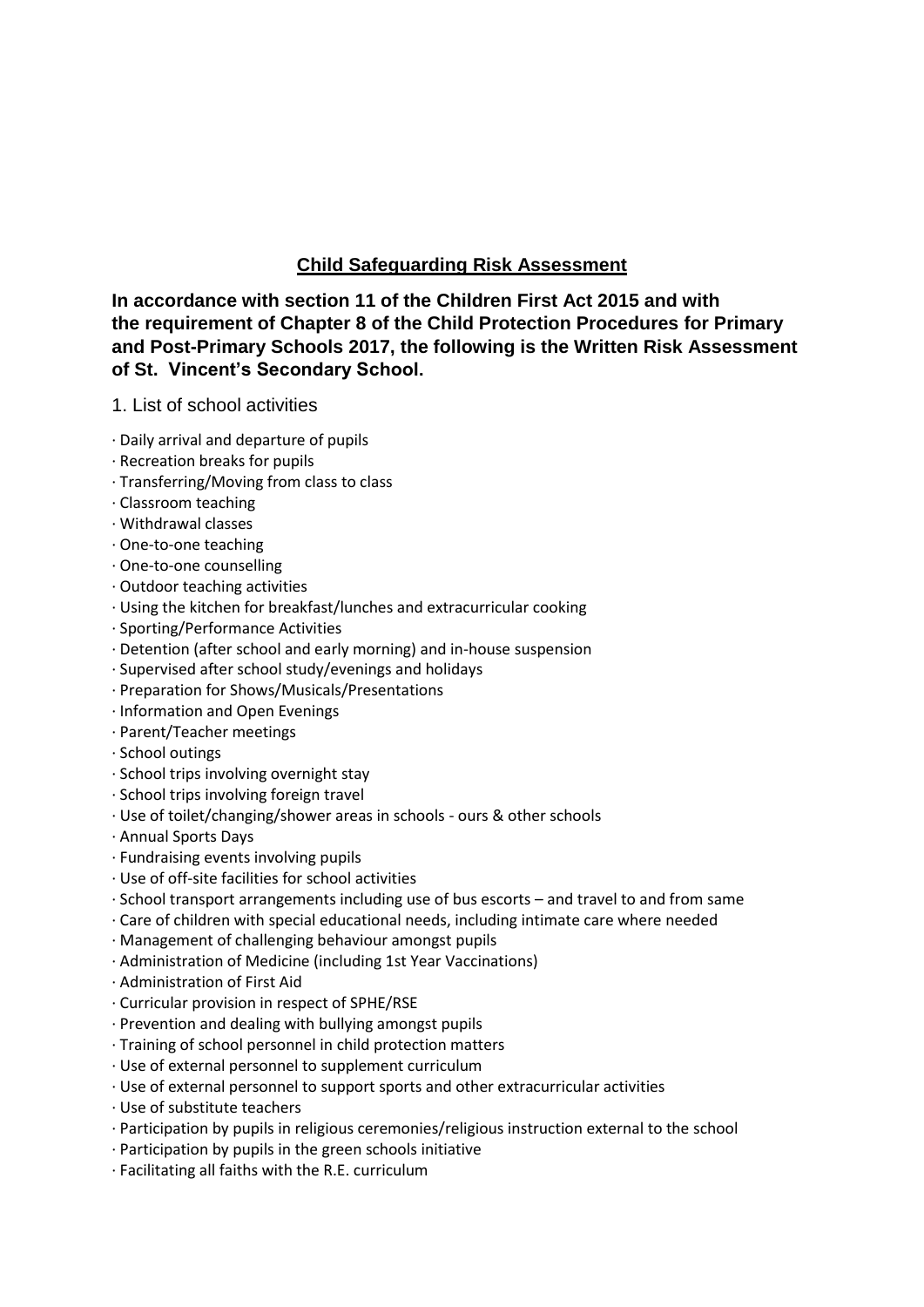∙ Use of Information and Communication Technology by pupils in school both in and out of the classroom

∙ Application of sanctions under the school's Code of Behaviour including detention of pupils, confiscation of phones etc.

- ∙ Student teachers participating in work experience in the school
- ∙ Students from the school participating in work experience elsewhere
- ∙ Student teachers undertaking training placement in school
- ∙ Use of video/photography/other media to record school events
- ∙ After school use of school premises by other organisations
- ∙ Use of school premises by other organisation during school day
- ∙ Supporting and guiding students with regard to misuse of social media
- ∙ Congregating and gathering in school social areas before, during and after school
- ∙ Homework club/evening study

## **Care of pupils who may have specific needs such as**:

- · Pupils from ethnic minorities/migrants
- · Members of the Traveller community
- · Lesbian, gay, bisexual or transgender (LGBT) children
- · Pupils perceived to be LGBT
- · Pupils of minority religious faiths
- · Children in care
- · Children on CPNS

#### **Recruitment of the following**:

- ∙ Teachers/SNA's
- · Senior Leadership team
- · Caretaker/Secretary/Cleaners
- · Sports coaches

#### **Engagement of the following:**

- · External Tutors/Guest Speakers
- · Volunteers/Parents in school activities
- · Visitors/contractors present in school during school hours
- · Visitors/contractors present during after school activities

#### 2. **The school has identified the following risk of harm in respect of its activities:**

- ∙ Risk of harm not being recognised by school personnel
- ∙ Risk of harm not being reported properly and promptly by school personnel
- ∙ Risk of student being harmed in the school by a member of school personnel
- ∙ Risk of student being harmed in the school by another student
- ∙ Risk of student being harmed in the school by a volunteer or a visitor to the school

∙ Risk of student being harmed by a member of school personnel, a member of staff of another organisation or other person while participating in extra or co-curricular activities before or after school

∙ Risk of harm due to bullying of student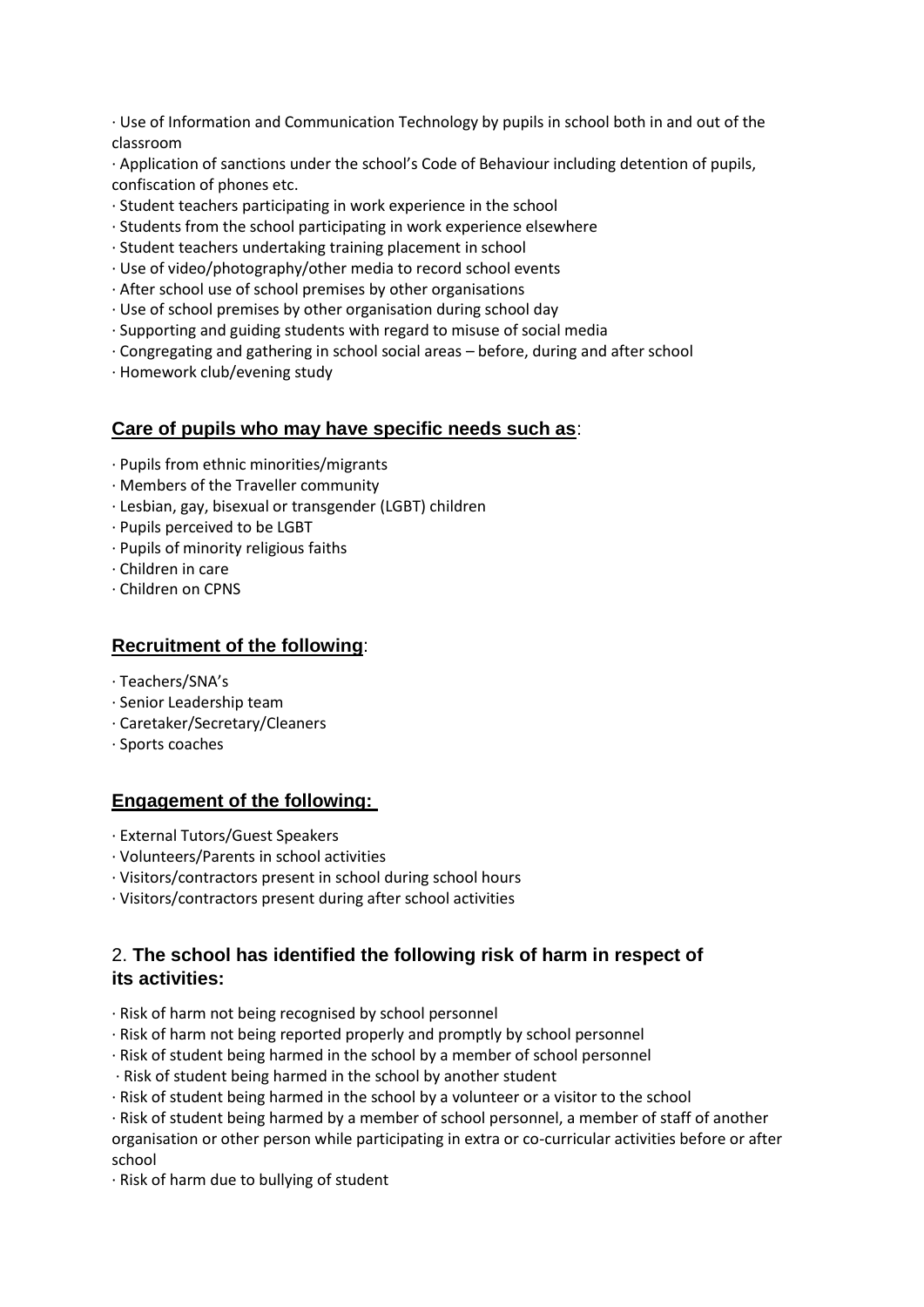∙ Risk of harm due to inadequate supervision of students in school

∙ Risk of harm due to inadequate supervision of students while attending out of school activities

∙ Risk of harm due to inappropriate relationship/communications between student and another student or adult

∙ Risk of harm due to students inappropriately accessing/using computers, social media, phones and other devices while at school

∙ Risk of harm to students with SEN who have particular vulnerabilities

∙ Risk of harm to student while a student is receiving intimate care

∙ Risk of harm due to inadequate Code of Behaviour

∙ Risk of harm in one-to-one teaching, counselling, coaching situation

∙ Risk of harm caused by member of school personnel in communicating with students in an appropriate manner via social media, texting, digital device or other manner

∙ Risk of harm caused by member of school personnel accessing/circulating inappropriate material via social media, texting, digital device or other manner

∙ Risk of harm where students finds himself first/last in the building

∙ Risk of harm while out at work experience

∙ Risk of harm by being bullied when away on a trip

∙ Risk of harm due to lack of understanding of specific needs including sexual identity, religious and ethnic background

## 3. **The school has the following procedures in place to address the risks of harm identified in this assessment:**

∙ All school personnel are provided with a copy of the school's Child Safeguarding Statement

∙ The Child Protection Procedures for Primary and Post-Primary Schools 2017 are made available to all school personnel

∙ School Personnel are required to adhere to the Child Protection Procedures for Primary and Post-Primary Schools 2017 and all registered teaching staff are required to adhere to the Children First Act 2015

∙ The school implements the SPHE curriculum & RSE programme

∙ The school implements the Wellbeing Programme at Junior Cycle

∙ The school has an Anti-Bullying Policy which fully adheres to the requirements of the

∙ Department's Anti-Bullying Procedures for Primary and Post-Primary Schools

∙ The school has supervision procedures to ensure appropriate supervision of students during

assembly, dismissal and breaks and in respect of specific areas such as toilets, changing rooms etc.

∙ The school has in place a policy and clear procedures in respect of school trips and/or tours

∙ The school has a Safety and Health Policy

∙ The school adheres to the requirements of the Garda vetting legislation and relevant DES circulars in relation to recruitment and Garda vetting

∙ The school follows a code of conduct for school personnel (teaching and non-teaching staff) including one to one counselling or one to one teaching.

∙ The school complies with the agreed disciplinary procedures for teaching staff

∙ The school has a Special Educational Needs policy

∙ The school has Dignity at Work Policy and Code of procedures

∙ The school has in place a policy and procedures for the administration of medication to pupils.

∙

The school:

∙ Has provided each member of school staff with a copy of the school's Child Safeguarding Statement

∙ Ensures all new staff are provided with a copy of the school's Child Safeguarding Statement